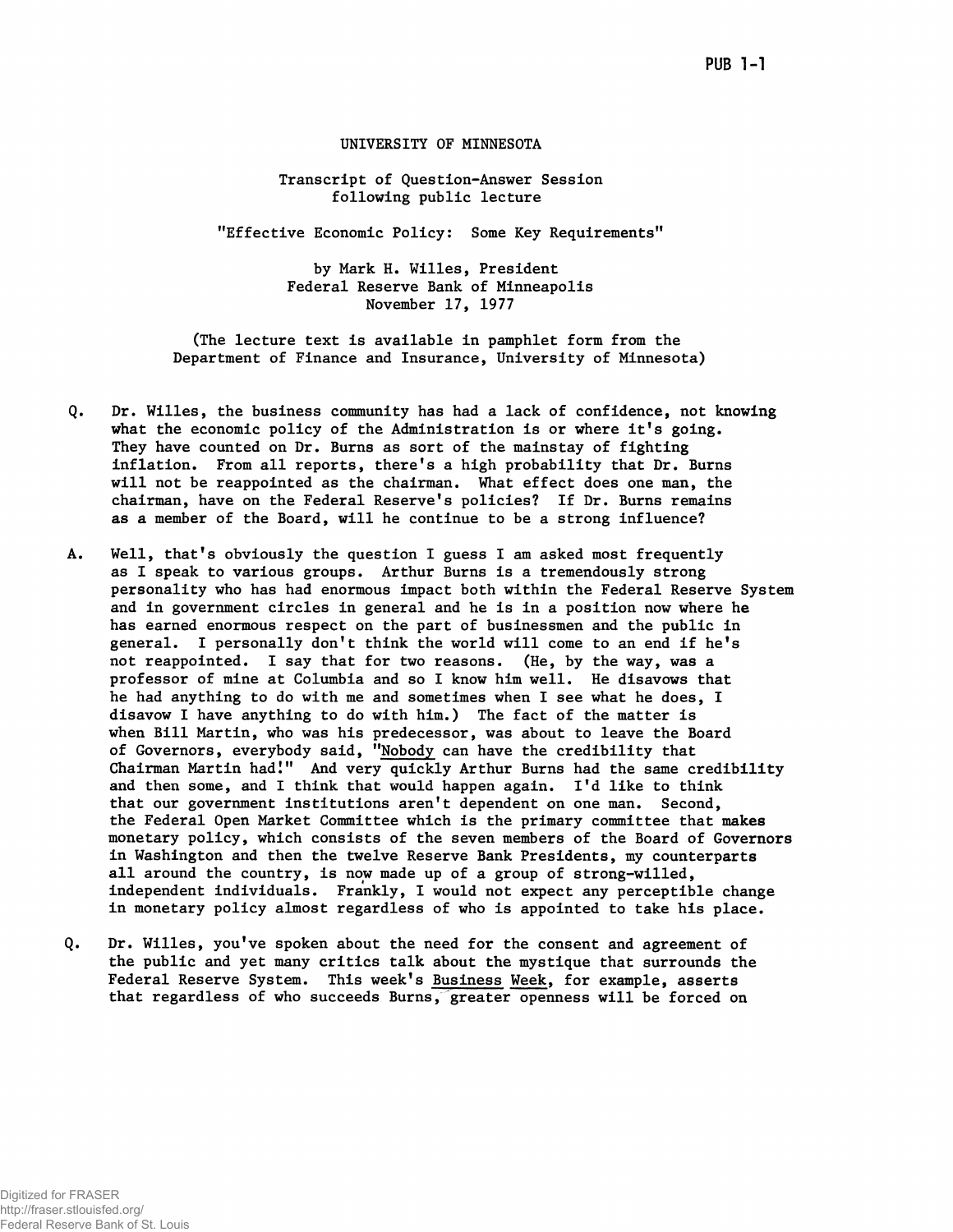the central bank. Congressman Reuss states the case, "Ordinary people have to be able to understand what the Fed is up to." Do you agree, and I suspect you do, based on your speech here, that more openness is necessary and is likely to come and if so, specifically, what forms will such increased openness take?

- A. Well, that's an interesting question. I certainly do agree that we need to be more open. I was very surprised when I joined the Fed to find out I was part of a conspiracy and I've been trying to find out ever since where the conspiracy is. I haven't found it yet. And yet, very often in the public mind, we're considered to be part of some mystical group that gets together in secret and decides to overthrow the economy. I think a lot more openness is desirable but I think there are special ways, preferred ways to do that. We just had, this month, much to the chagrin of some of my colleagues...we invited two congressmen from this district to sit in on our Board meeeting, one Republican and one Democrat just to keep it even, but I thought that was a perfectly appropriate thing to do. I think it's good for legislators to see very directly how we work and how we function; that we're not hatching secrets, that we don't do things in a mysterious way. On the other hand, some of the attempts of Congress to open us up, I think, are counterproductive. The typical request is to have us audited by the General Accounting Office. The concern that I and my colleagues in the System have about that is that that can very easily slip from a financial audit, where we have absolutely nothing to hide, where we're distressingly clean, to very specific attempts on the part of the General Accounting Office and the Congress to tell us how to conduct monetary policy. I don't think that is a productive kind of openness because one of the difficulties we face is that very often, the "right" economic policy may be right in the long run but very difficult in the short run. I don't think we want to be any more subject than we already are to the very short-run political pressures that might cause us to make some of the mistakes that I referred to in my talk.
- Q. Dr. Willes, in the case of the domestic steel industry, what do you see as the most favorable alternative, long-run, in regard to unemployment, retention of a basic industry, and a favorable impact on all related steel using industries?
- A. Was that asked by a steel vice-president? There are no good solutions to the problem of steel in my judgement. We have gotten ourselves into a bad position and we're going to have to pay the price to get out. What I would do, for whatever it's worth, and I have lost some of my best friends for saying this in public, but what I would do is allow, maybe even encourage, a reduction in the size of the steel industry in this country. We have a tremendous amount of inefficient steel generating capacity which is just not efficient; relative to that that can be produced in Japan and elsewhere. We ought to...let Japan send us steel, that steel which they can give us more cheaply, and we'll use our resources to produce other things. Obviously, I don't think we ought to eliminate the steel industry, but I don't think that's...you know people who talk about doing away with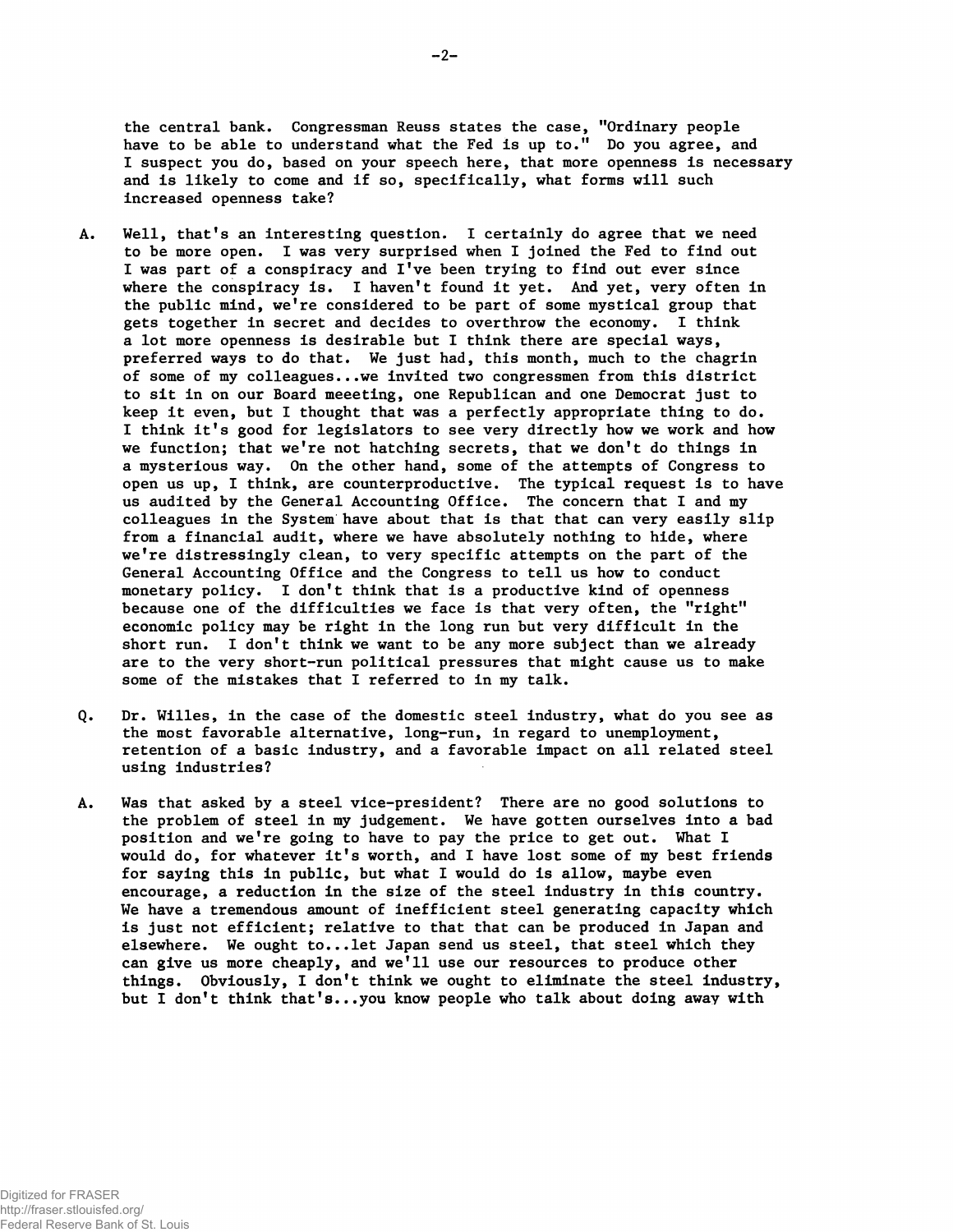the U.S. steel industry I don't think are being realistic. We're talking about changes on the margin and I think that we can be competitive with certain parts of our steel making capacity and for that part that we can't be, we ought just accept the cheaper Japanese steel and use our resources on other things. Now the human cost of that is very great. Those people who live in towns that are supported primarily by steel producing facilities and so on, would have tremendous dislocation and I think we have a responsibility to help them adjust and shift to other things, but we're going to have to make the adjustment sooner or later unless we want to permanently subsidize the U.S. steel industry. If we're going to have to make the adjustment sooner or later, seems to me we ought to be about the business of making that rather than trying to hold off the adjustment by raising barriers to imports of foreign steel.

- Q. Would you comment with regard to the proposed substantial increases in social security taxes, number one, and secondly, is the proposed figure of full employment by 1983 realistic or should this figure of 4% unemployed be revised upwards?
- The social security problem is a disaster. This has been one of those A. areas where, as a government, we found it easy to make nice promises and then figure out how we'll finance them later. Now people are beginning to understand that you can't do that forever. Again, there's no easy solution to that problem; we're going to have to do two things, in my judgement. We're going to have to start thinking about scaling down benefits, as difficult as that is to talk about, and then we're just going to have to increase the taxes that we pay to support it. Anybody who thinks that there is an easy solution to that problem is just being, in my judgement, outrageously misleading and mischievious. The proposed goal for unemployment of 4% by 1983...The main concern I have about the bill is that the government would actually try to do it. If it becomes, as some suggest, a "planning document" which is put on the shelf, fine. If you feel better about voting for it and then put in on the shelf, that's good. If the government really tried to achieve 4%, with the kinds of problems we have currently in our economy, what we would really get as a result is accelerating inflation. I don't think 4% is a realistic unemployment goal, given the structure of the labor market and the imperfections that we have at the moment.
- Dr. Willes, recently M-l has been losing its significance to economists Q. and business analysts because of developments of check credit and "NOW" accounts; would you please comment on that?
- Α. It is clear that things have been going on which change the way we should regard M-l, with electronic money and corporations being able to have savings accounts and so on. Interestingly enough, and I tried to indicate that I am not a monetarist, although I am often accused of that, but those who are of that persuasion have run a number of their kinds of calculations and have found that even with the changes in the demand for money that you referred to, the predictability of those equations and their value in analysis really hasn't changed very much. So to the extent that you agree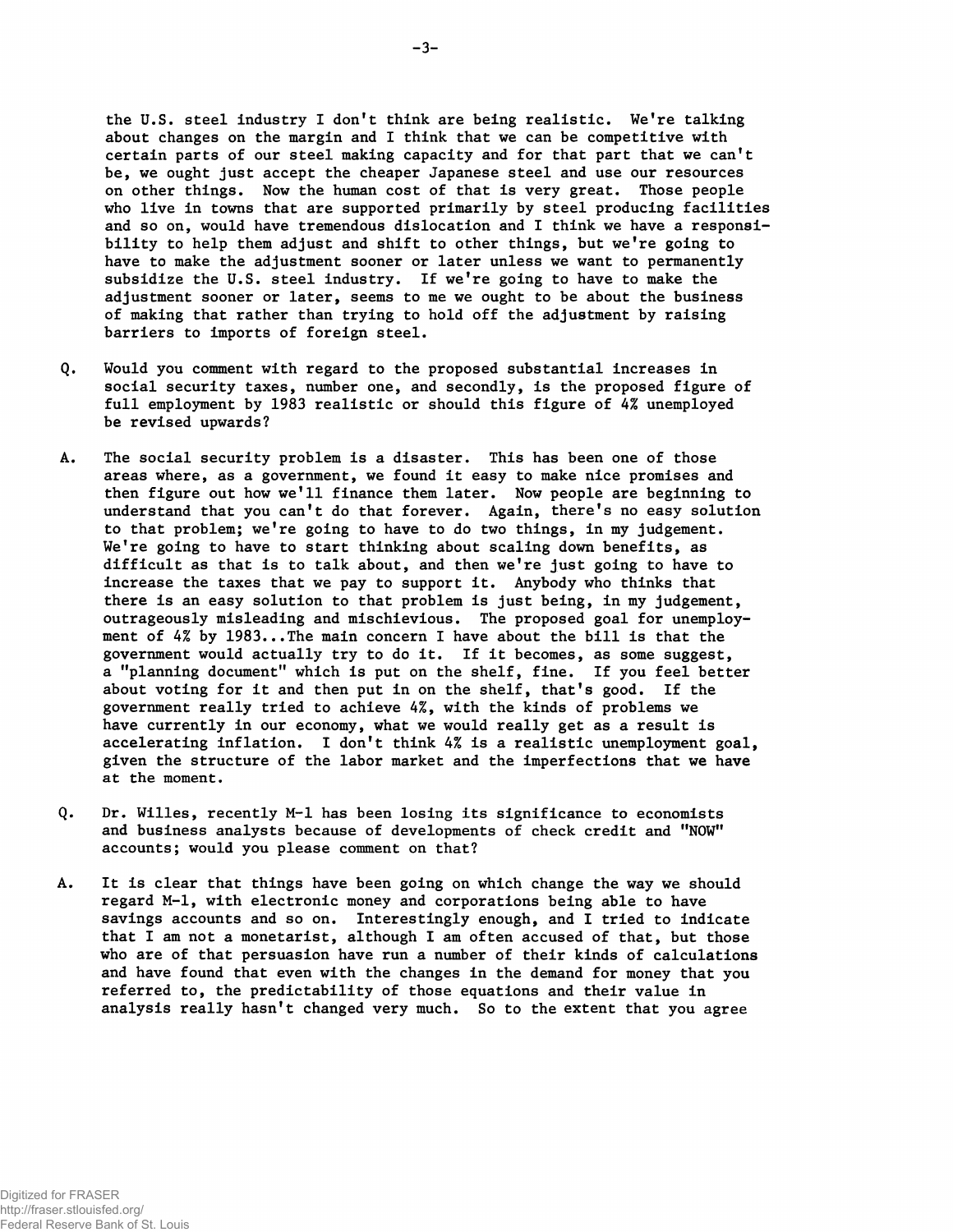that's the right way to view the world, I don't think that anything significant has happened.

- Q. There are a number of questions here which are concerned about the very high recent growth rates in the money supply and wonder whether, one, you could explain them to people; why have you as the Federal Reserve System let that happen if it has such important effects for inflation and unemployment; and a related question is that some people would like to hear you comment on what relation, if any, some of this increase in the money supply may have had to recent Federal Government deficits?
- A. Just to rephrase the question, so I think I'm sure I'm answering the right one, why did we say that money was going to grow at 6 1/2% and it grew at 9%? [Right] The real reason is that we didn't want badly enough (we, meaning the collective Federal Reserve System) didn't want badly enough to keep it down. I read in the paper and magazines and so on all the time how the Fed can't control the money supply; I think that's a bunch of baloney myself. We can control it if we want to. Now, what's involved is that, this year, for example, if we had tried to keep the rate of money down, interest rates would have gone up sooner and faster than they did. My response is, you know, so what, because I quess I'm convinced that by not restraining the growth of money, what we in fact did is put in play a series of forces that are going to generate more inflation and that, in turn, is going to have a much more significant impact on long-term interest rates than anything that we would have done otherwise. So, unfortunately, the answer to your question is, we made a mistake and we deserve black marks as a result.
- Q. What is the major difference between monetarists and rational expectation theory?
- A. Monetary theory says that it is possible in one way or another, without going through the mechanism, to systematically influence what goes on in the economy. Rational expectations in effect says that it's not possible for monetary policy or fiscal policy to systematically influence what happens in the economy. That's obviously a gross over-simplification, but when I understand better I'll give you another answer.
- Q. This question says, "Can you suggest ways in which the plight of the non-land owning or young farmer might be ameliorated?" How can someone break into farming these days?
- A. That's an interesting question. How can somebody who can't inherit the land break into farming? I think that's a very serious question and one that I think we ought to work on a little bit. One possibility that occurs to me is that we ought to make it possible for wealthy people like you who have money to invest to help him break into farming. As it is now, with many of the statutes that we have in various states, the person, the farmer, he or she, has to either own the land himself or borrow to somehow make things work. In North Dakota, for example, there's a law against corporate farming. I think it would make a lot of sense to have "corporate farms" which would make it possible for people to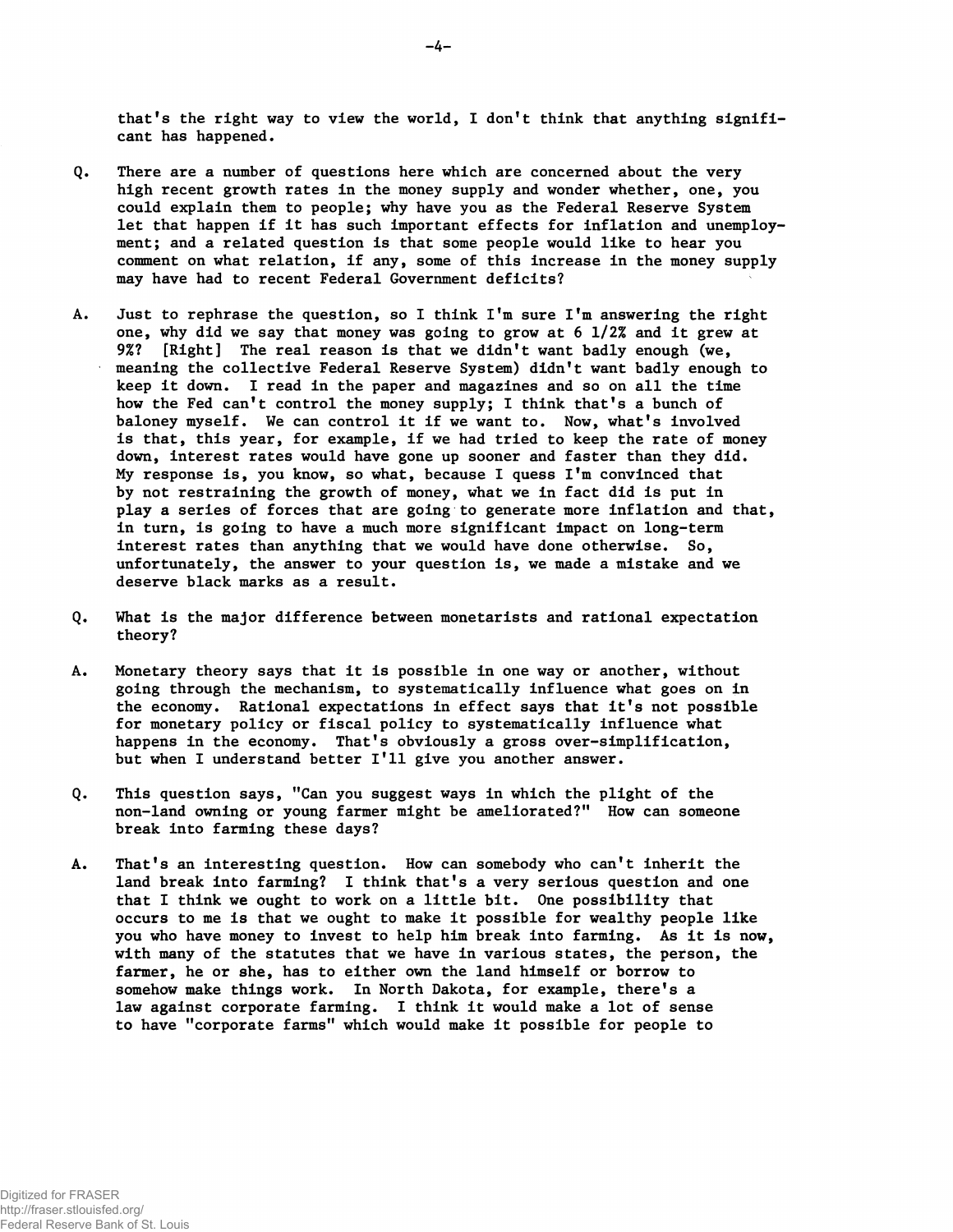invest in the farm and let the farmer have a managing controlling interest and earn the results of his work and, in effect, have access to equity financing as well as debt financing. Now, when I've tried that out on a couple of farm groups they say, "Oh, my goodness, that means the demise of the family farm." In my judgement it means just the opposite of that. It means that we can find ways to help family farms remain and stay economically viable by giving him the financial resources that currently we only allow for corporations.

- Q. Dr. Willes, here's a question submitted by one of our people that a lot of people facing retirement have to face. The person says, "I am sixtyfour years old and must retire soon. Inflation is eroding my savings and my few bonds. Honestly, is there any real hope of relief? What can I do?"
- A. I am not optimistic about the short-run outlook for inflation and I think those who are on fixed incomes have difficult days ahead because we have not...we continue to have policy makers and others who are putting in place a series of programs that, in my judgement, are going to mean higher, not lower, rates of inflation. It's only going to be when we have the courage and the realism to break that cycle that we're going to have any kind of long-run solution to the problem. I have great concern for those in the group that the question implied because I think the days are going to be very difficult indeed.
- Q. Dr. Willes, I believe a banker has asked this question: "What is the future of the dual system of federally and state chartered banks?"
- A. I think the future is great. It's going to require, in some states, more aggressive state regulators than we have. I see no indication that the dual system of banking is on the demise. In fact, I've seen a great resurgence of influence and interest on the part of state banking regulators and I think that's all to the good.
- Q. This question reads, "I just looked at a sample financial statement for the U.S. Government that showed debt exceeded assets by a considerable amount. How can we expect to deal, in normal business fashion, with the situation?"
- A. Oh, you couldn't! You'd be out of business long ago! I guess one of the implications of what I was saying is that I don't think the government can, either, for slightly different reasons. I mean, nobody's going to call the debt; we own the debt; we're not going to call it on ourselves. We can always pay the debt as a government; we just have to print the money to do it. The cost of the debt— the economic significance of the debt is what it has to do with inflation and that sort of thing. As I mentioned in my speech, I think the government deficit is far too high for this stage in the business expansion and I think that the only thing we can do in my judgement is collectively convince the politicians who vote on it that it's got to be lower.